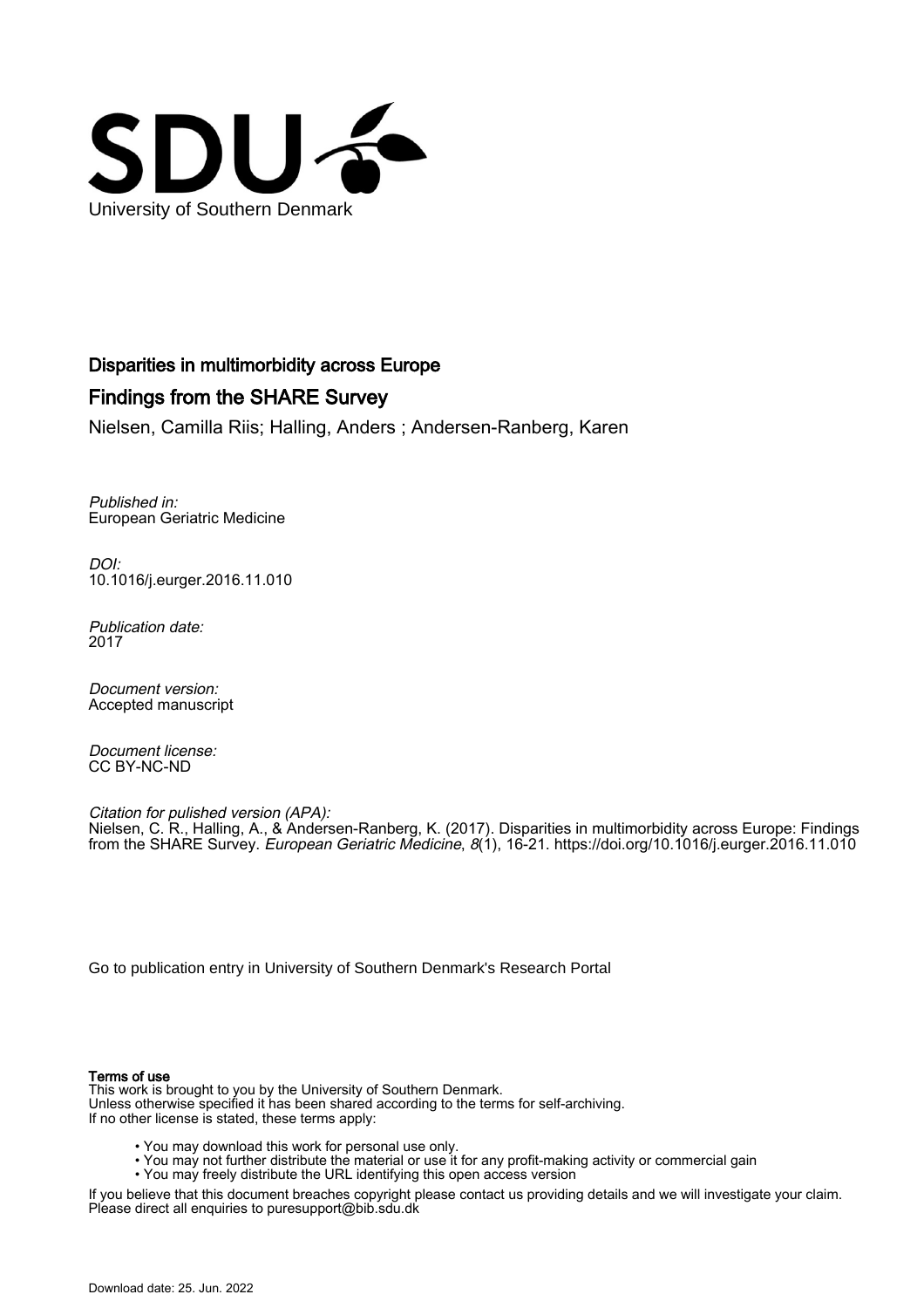# **Disparities in Multimorbidity across Europe – Findings from the SHARE Survey**

# Camilla Riis Nielsen<sup>a</sup>, Anders Halling<sup>b\*</sup>, Karen Andersen-Ranberg<sup>a</sup>

a The Danish Aging Research Center, Epidemiology, Biostatistics and Biodemography, Department of Public Health, University of Southern Denmark, J.B. Winsloews Vej 9B, 5000, Odense C, Denmark.

<sup>b</sup> Research Unit of General Practice, Department of Public Health, University of Southern Denmark, J.B. Winsloews Vej 9A, 5000, Odense C, Denmark.

\_\_\_\_\_\_\_\_\_\_\_\_\_\_\_\_\_\_\_\_\_\_\_\_\_\_\_\_\_\_\_\_\_\_\_\_\_\_\_\_\_\_\_\_\_\_\_\_\_\_\_\_\_\_\_\_\_\_\_\_\_\_\_\_\_\_\_\_\_\_\_\_\_\_\_\_\_\_\_\_

Corresponding Author: Camilla Riis Nielsen. Phone: +45 65504658. Email: [crnielsen@health.sdu.dk](mailto:crnielsen@health.sdu.dk)

## **Abstract**

 $\ddot{\phantom{a}}$ 

**Introduction:** Europe is the continent with the highest share of older adults, many of which suffer from multiple chronic conditions (multimorbidity) and the associated negative outcomes. Health inequalities across European regions exist, but little is known about regional differences in multimorbidity.

**Material and Methods:** Cross-sectional analyses of data collected in the 5th wave of the Survey of Health, Ageing and Retirement in Europe (SHARE) during 2013. The study population included 50+ year olds from 14 European countries and Israel.

**Results:** Across all regions age and gender adjusted multimorbidity prevalence was 31.4 % [30.7;32.2]. Northern Europe had the lowest multimorbidity prevalence of 26.2 % [25.2;27.1], while Eastern and Central Europe had the highest, 35.2 % [33.8;36.5] and 34.8 % [33.8;35.9], respectively. In all regions female gender, increasing age, lower education, and lower household income were independently and significantly associated with higher odds of multimorbidity. Interestingly, 70-79 year old Central and Eastern Europeans suffered from about the same level of multimorbidity as 80+-year old northern Europeans. A similar pattern was seen for high education versus low education in Central and Eastern Europe compared to Northern Europe.

**Conclusion:** Multimorbidity is highly prevalent among older Europeans, but more so among Europeans in the Eastern and Central regions. Societal initiatives to improve health care for older adults are warranted in order to decrease old age health inequalities between Europeans regions, where Central and Eastern European regions seem to suffer more from the burden of multimorbidity.

**Keywords:** *Multimorbidity, Chronic Disease, Health inequality, Aging, Europe.* 

*\_\_\_\_\_\_\_\_\_\_\_\_\_\_\_\_\_\_\_\_\_\_\_\_\_\_\_\_\_\_\_\_\_\_\_\_\_\_\_\_\_\_\_\_\_\_\_\_\_\_\_\_\_\_\_\_\_\_\_\_\_\_\_\_\_\_\_\_\_\_\_\_\_\_\_\_\_\_\_\_*

<sup>\*</sup> Current Affiliation: Center for Primary Health Care Research, Department of Clinical Sciences, Malmö, Lund University, Sweden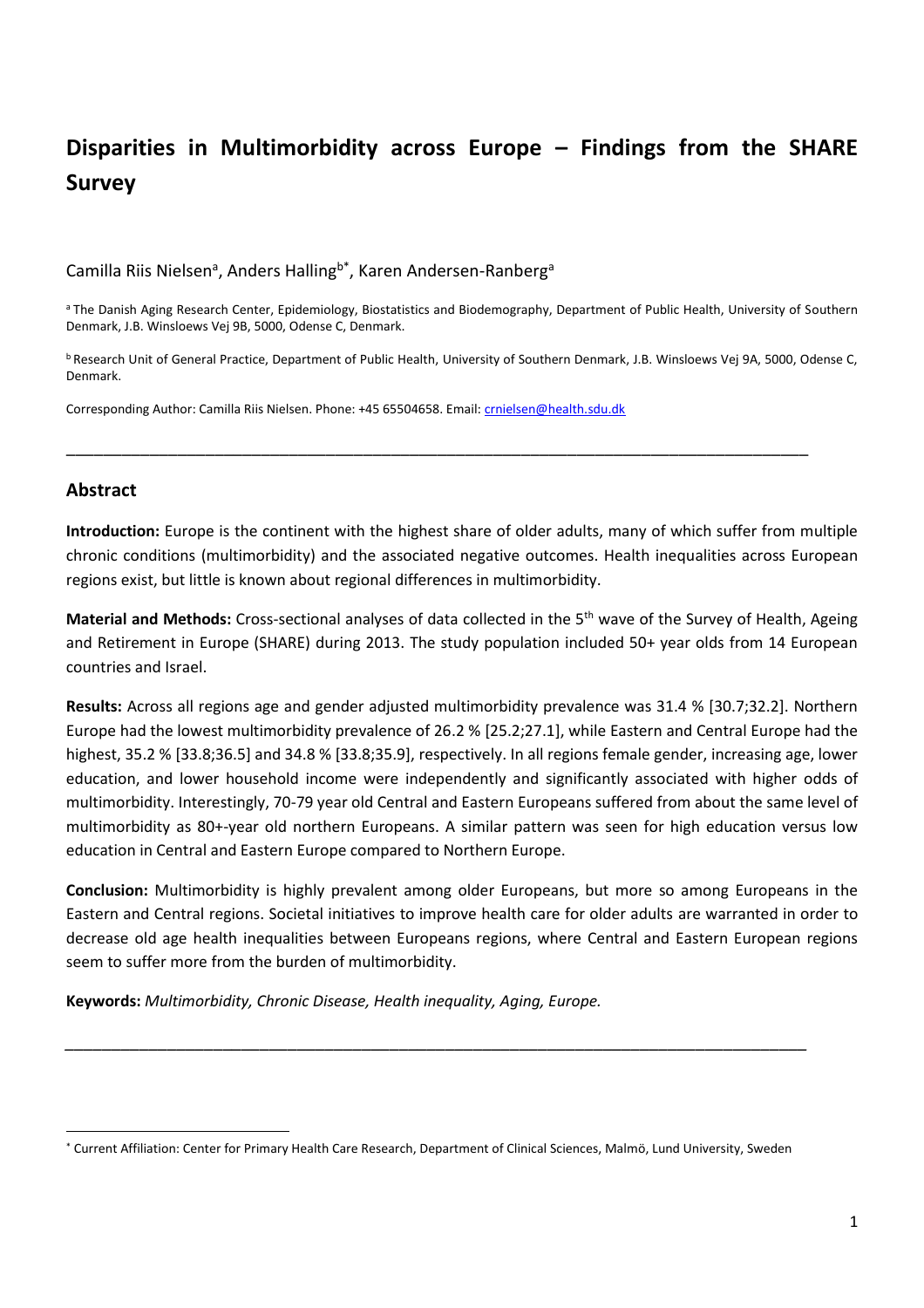#### **1. Introduction**

Population ageing is happening all over the developed world [1, 2], in particular in Europe, which today is the oldest-old continent [2]. Ageing is associated with an increased risk of developing diseases [3], leading to loss of functions and risk of subsequent disability [4]. Furthermore, with advancing age the number of concomitant chronic diseases and conditions increases. The co-existence of two or more chronic conditions is defined as multimorbidity [5]. Whereas *multimorbidity* describes the totality of chronic conditions, another similar term, *comorbidity,* is concerned with conditions that co-occur with a specific primary or index disease [6].

Determinants of multimorbidity have repeatedly been shown to consist of age, female gender, low socio-economic status, and lower educational level (reviewed in [5]). Moreover, multimorbidity has been associated with decreases in quality of life, self-rated health [7] and functional ability [8, 9], as well as increases in hospitalization, physiological distress, mortality, use of health care resources, and costs [7, 8, 10, 11]. With population ageing multimorbidity is gradually being recognized as a challenge for health care systems [12, 13].

While a number of European studies have assessed the burden of multimorbidity at national level [14- 18], only two cross-national comparative studies [19, 20], both based on the Survey of Health, Ageing, and Retirement in Europe (SHARE) has been identified. In both studies Switzerland and the Netherlands had the lowest prevalence, while Hungary, Estonia, Poland, and Portugal had the highest, but there was no special attention put to regional differences. The lack of cross-national comparative studies is most likely explained by the lack of standardization of definition and assessment of multimorbidity, as well as differences in study populations [5, 21].

In 2013, a thorough report from the European Commission [22] showed that health inequalities exist within Europe with Eastern European countries suffering from shorter life expectancy at birth than the other European regions. Also alarming is that while all European countries experienced improvements in life expectancy at age 65 from 2002-2004 to 2007-2009 the increase was lowest in most of the eastern countries of Europe [22], suggesting that there are only small improvements in health care in Eastern Europe compared to the rest of Europe. In other words, there is an inequality in health between the European regions with Eastern Europe being less healthy.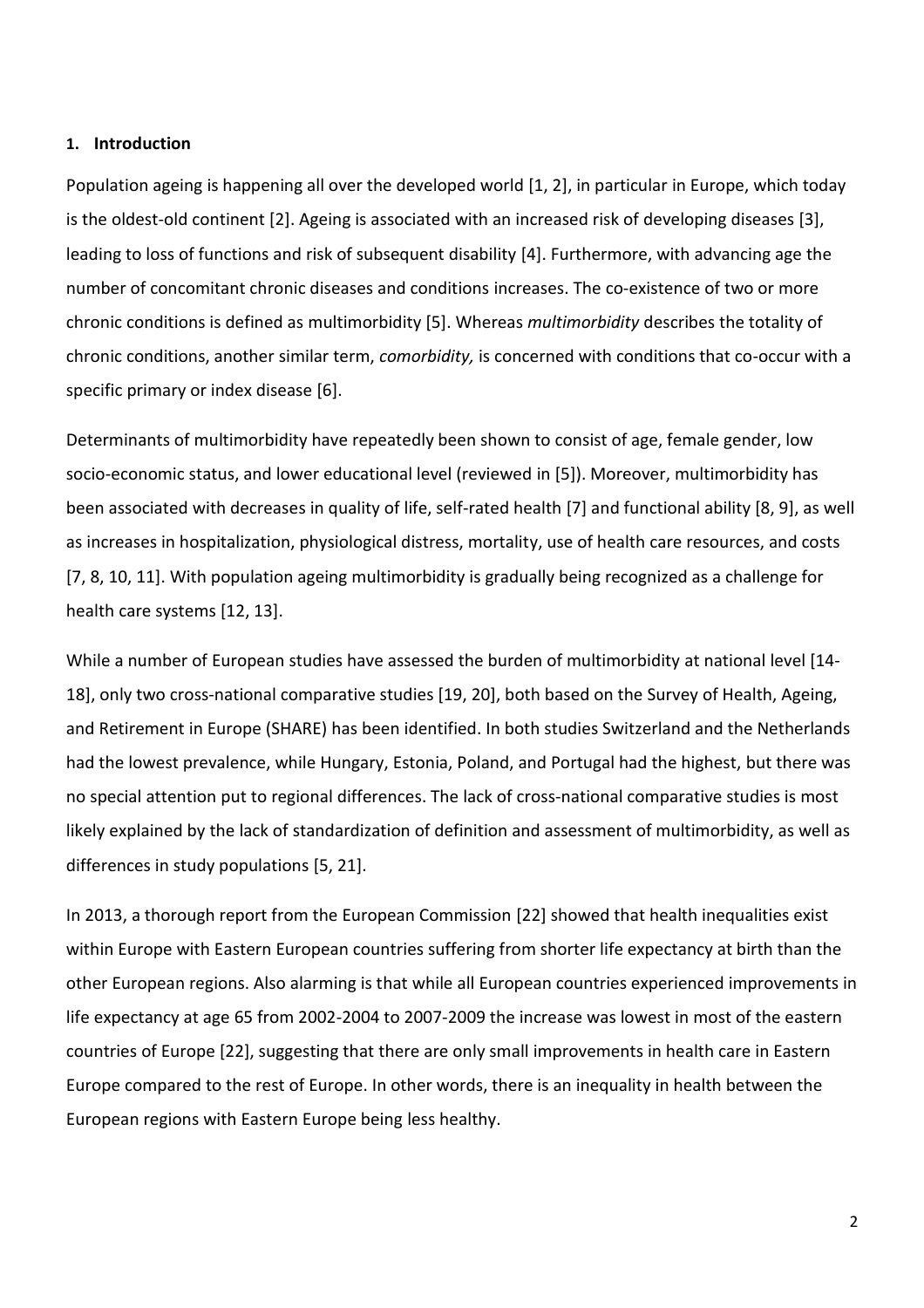This paper aims at describing whether inequality in health across the European regions can be associated with differences in multimorbidity burden.

### **2. Material and Methods**

#### *2.1. Study Population*

We used cross-sectional data from the 5<sup>th</sup> wave [23] of the *Survey of Health, Ageing and Retirement in Europe* (SHARE). SHARE is a cross-national panel survey collecting data concerning health, economy and social networks of 50+ year olds living in Europe (+ Israel) [24]. The 5<sup>th</sup> wave of SHARE was conducted in 2012-2013 in 15 countries (i.e. Austria, Germany, Sweden, Netherlands, Spain, Italy, France, Denmark, Switzerland, Belgium, Czech Republic, Luxembourg, Slovenia, Estonia and Israel). Hungary, Poland, and Portugal did not participate in wave 5 [25].

#### *2.2. Data Collection and Variables*

Data were collected through computer assisted face-to-face interviews (CAPI) using an ex-ante harmonized generic questionnaire that was translated to the respective national languages of the participating countries. SHARE organizes central 'hands on' training of representatives of all the national survey agencies. The outline of the central training was repeated in the national SHARE training of survey agency interviewers before the field study [26]. Proxy information was allowed [25].

*Chronic Conditions:* Information on diseases and chronic conditions was obtained through self-report. Participants were handed a show card with a numbered list of specific chronic conditions listed and asked: *"Has a doctor ever told you that you had/Do you currently have any of the conditions on this card? With this we mean that a doctor has told you that you have this condition, and that you are either being treated for or bothered by this condition*" [27]. The participant mentioned the relevant disease(s) by their number. The card had 16 conditions and diseases listed, but we chose to only include the 12 most disabling diseases in the analysis: (1) high blood pressure or hypertension ('hypertension'), (2) diabetes or high blood sugar ('diabetes'), (3) osteoarthritis, (4) rheumatoid arthritis, (5) heart attack, including myocardial infarction or coronary thrombosis or any other heart problem including congestive heart failure ('heart disease'), (6) stroke, (7) cancer or malignant tumour, including leukaemia or lymphoma, but excluding minor skin cancers ('cancer'), (8) chronic lung disease, (9) hip fracture or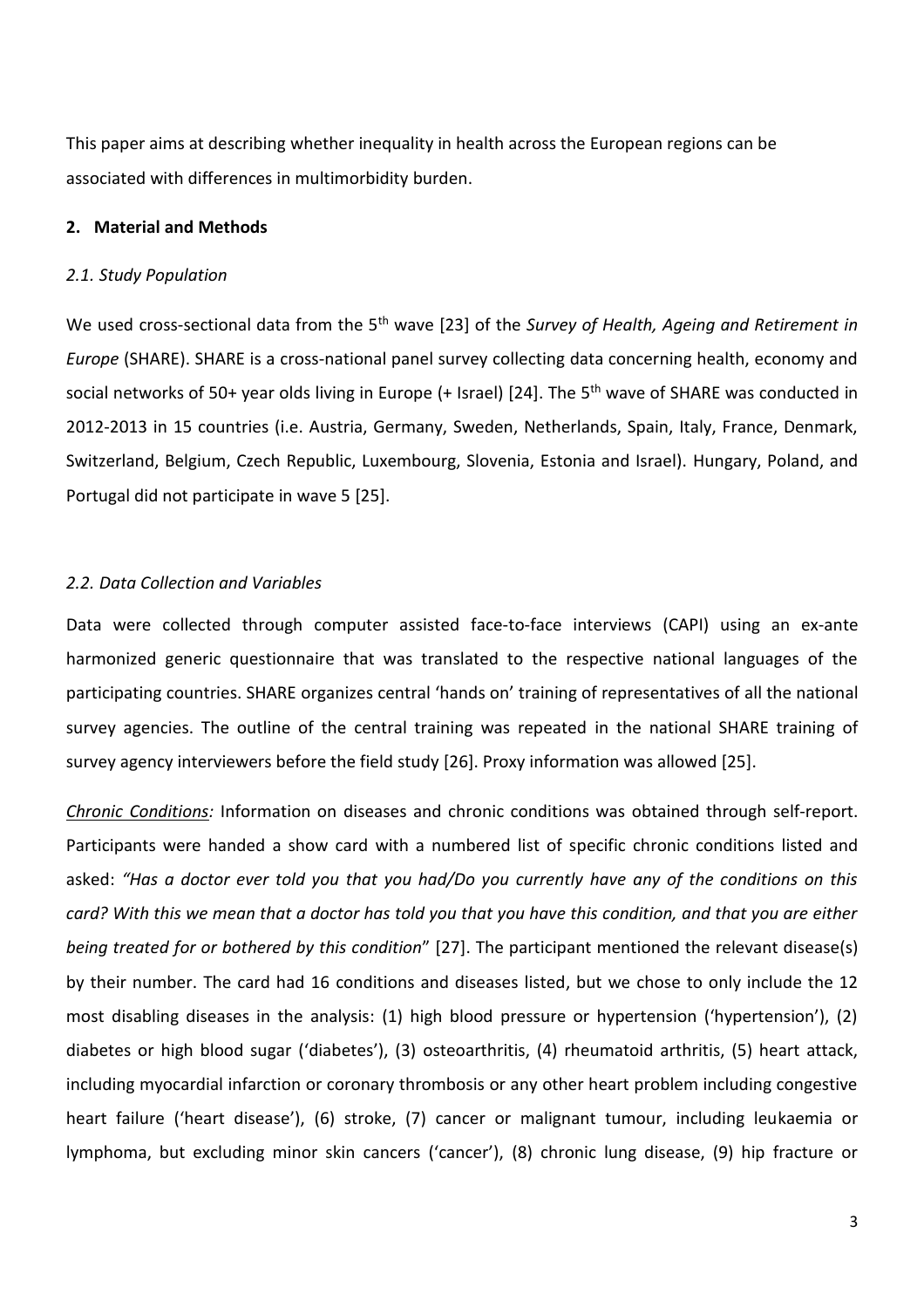femoral fracture ('hip fracture'), (10) Parkinson's disease, (11) Alzheimer's disease, dementia or senility ('dementia'*),* (12) affective or emotional disorders). The following 4 conditions were not included: high blood cholesterol, stomach or duodenal ulcer/peptic ulcer, cataracts, and 'other fractures'.

*Multimorbidity:* Multimorbidity was defined as the coexistence of two or more chronic conditions [5].

*Educational Level:* Education was determined by the question: "*What is the highest school leaving certificate or school degree that you have obtained*?" [27]. SHARE uses the 1997 International Standard Classification of Education (ISCED - 97) to standardize educational level across Europe [25] ISCED-97 is a 7-point scale ranging from 0 = Pre-primary education to 6 = Second stage of tertiary education (leading to an advanced research qualification) [28]. For the purpose of easing the interpretation of the analysis, the variable was re-categorized into three levels:  $0 =$  low educational level (encompassing ISCED-97 codes 0, 1 and 2),  $1 =$  medium educational level (encompassing ISCED-97 codes 3 and 4) and  $2 =$  high educational level (encompassing the ISCED-97 codes 5 and 6).

*Household Income:* Household income was determined through the question: "*How much was the overall income, after taxes and contributions, that your entire household had in an average month in year 2012*?" [27] The range of income reported by all individuals was divided into tertiles (low, medium and high).

*European Regions:* The 15 countries were divided into four regions: Northern Europe (Denmark, Sweden, the Netherlands), Southern Europe (Italy, Spain, France, Israel), Central Europe (Austria, Belgium, Germany, Switzerland, Luxembourg) and Eastern Europe (Czech Republic, Slovenia, Estonia).

#### *2.3. Statistical Analysis*

Data was analysed using STATA version 14.0.

Crude as well as age and gender adjusted prevalence of chronic conditions and multimorbidity (including multimorbidity prevalences across sociodemographic factors) were analysed for the total study population and across regions and reported with 95 % Confidence Intervals. Significance of differences in multimorbidity proportions across the socio-demographic variables was assessed by chisquare test (X<sup>2</sup>). For variables with more than two levels (age groups, educational level and household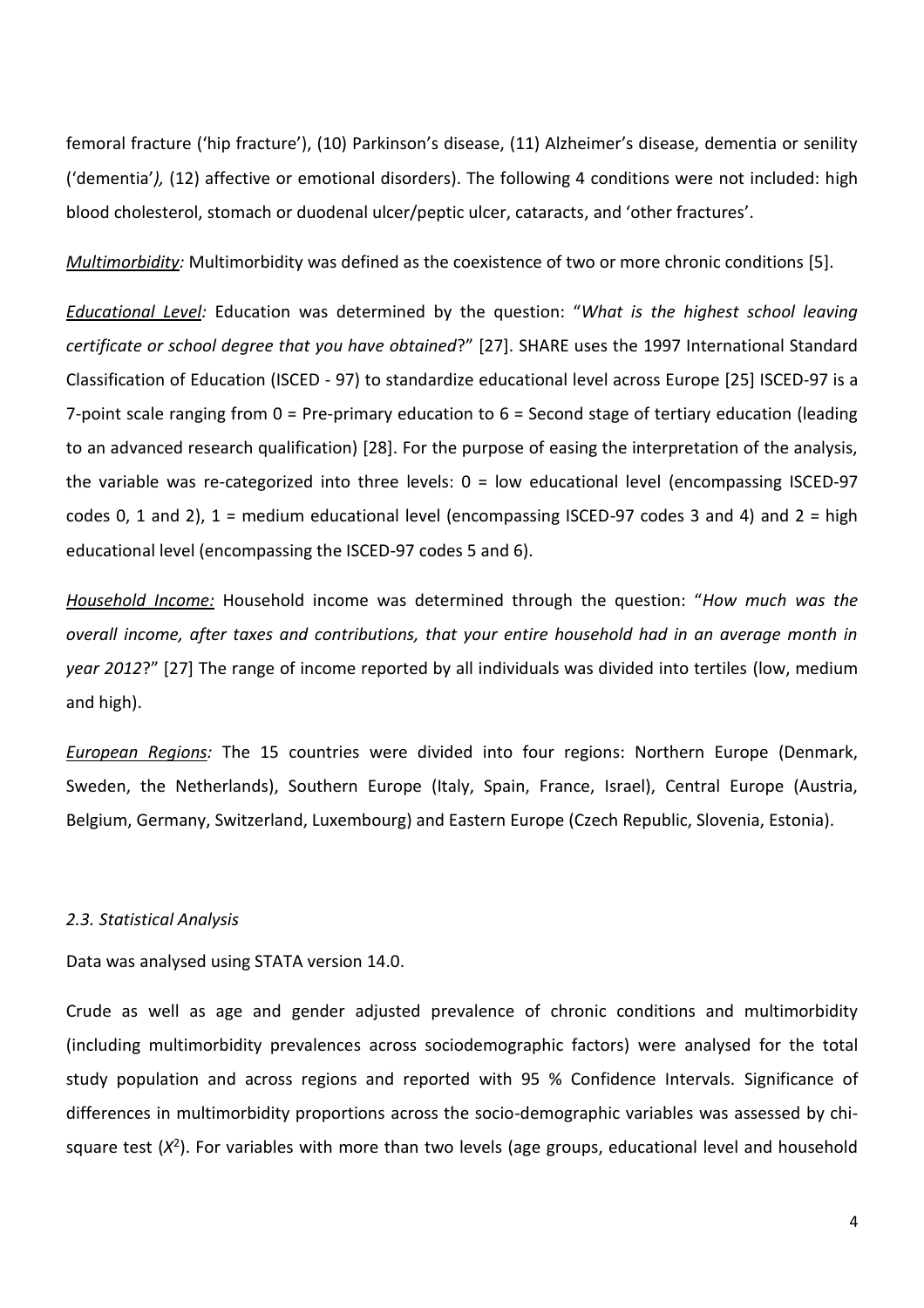income) a chi-square test for trend was conducted. A *p*-value < 0.05 was determined as the significance level.

Association of socio-demographic factors with multimorbidity was assessed through firstly a univariate logistic regression and then through a multivariate logistic regression in order to assess the independent association. Odds Ratios (OR) was reported for the regression analysis.

Calibrated individual weights, provided in the SHARE dataset, were applied to the analyses as a means to reduce the impact of potential selectivity bias that might be present in the data due to unit nonresponse and panel attrition [25].

## **3. Results**

#### *3.1. Study Sample*

A total of 63,842 individuals (55.4 % females) aged 50+ were included in the analysis. More than 75 % of the participants had a low or medium level of education. The largest share of participants (*n* = 19,598 (30.7 %)) came from Central European countries while the smallest share was from the Northern European countries (*n* = 12,585 (19.7 %)) (table 1).

#### *3.2. Diseases and Chronic Conditions*

In the total study population, age and gender adjusted self-reported hypertension (37.1% [36.3;37.8]) emerged as the most prevalent condition, followed by osteoarthritis (19.6% [19.0;20.3]), diabetes (12.4% [12.0;13.0]) and heart attack (11.0% [10.6;11.5]). At the regional level hypertension was lowest in Northern Europe 31.9 % [30.9;33.0], and highest in Eastern Europe 47.2 % [45.7; 48.6]. For details, see table A.1 in Appendix.

## *3.3. Multimorbidity*

The overall age and gender adjusted prevalence of multimorbidity was 31.4 % [30.7 – 32.2] (table 2). At the regional level, multimorbidity was lowest in Northern Europe (26.2 % [25.2 – 27.1]), and slightly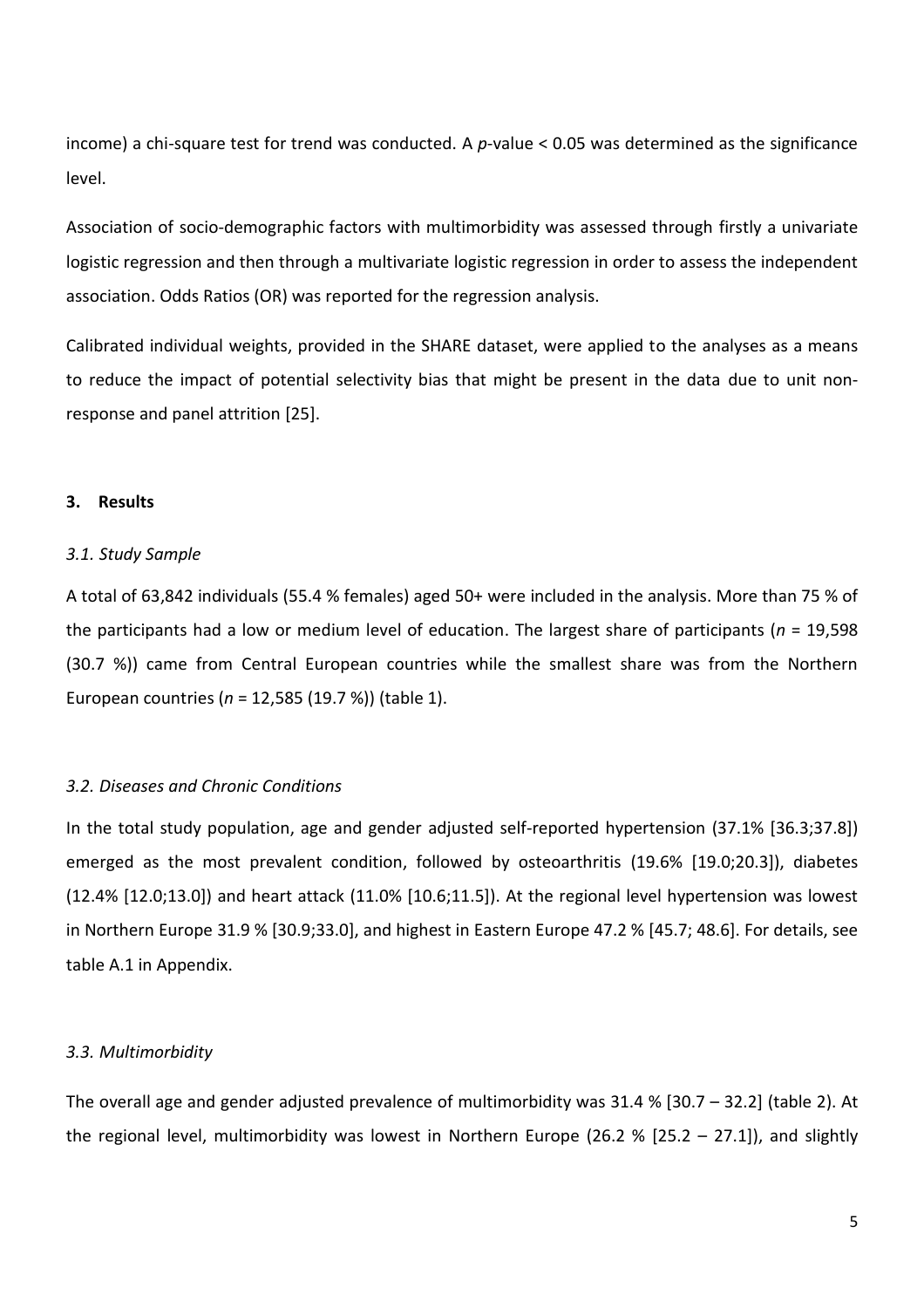higher in Southern Europe (29.8 % [28.7 – 30.9]), while it was equally high in Central and Eastern Europe (34.8 % [33.8 – 35.9] and 35.2 % [33.8 – 36.5] respectively) (table 2 and figure 1).

In each region, multimorbidity became significantly more prevalent with advancing age groups, female gender, lower education, and lower household income (table 2). Test statistics also showed that where there were overlapping confidence intervals trends were significant (p <0.05 in all). Of interest is that multimorbidity in 80+ year olds Northern Europeans was below the prevalence of Eastern and Central Europeans aged 70-79 years (43.7 % [40.7 – 46.9] vs. 48.1 % [45.3 – 50.9] and 45.0 % [42.7 – 47.4] respectively). The same pattern is seen for educational level, and for household income, although the effect weakened a little.

In univariate analysis increasing age, female gender, lower education and lower household income were associated with increased odds of multimorbidity in each of the 4 regions (see table A.2 in Appendix). When adjusting for each of the other socio-demographic factors in multivariate analyses, these associations remained significant with the exception of gender in Central and Eastern Europe. Overall, the multivariate analysis showed that increasing age had the strongest association with multimorbidity (table 3), but with regional differences.

## **4. Discussion**

This is the first comparative study on multimorbidity in Europe based on SHARE wave 5 data and addressing regional differences. Multimorbidity was lowest in Northern Europe and highest in Central and Eastern Europe. Increasing age was the most important determinant of multimorbidity, but with distinct differences between regions, as 70-79 year old Central and Eastern Europeans had a significantly higher prevalence of multimorbidity compared to 80+-year old Northern Europeans. A similar pattern was seen for high education.

It is a major strength that the data are based on an ex-ante harmonized survey questionnaire, central training of national survey agencies, and face-to-face interviews, as well as a large sample size covering almost 64,000 50+-year old participants in 15 countries. With the exception of Luxembourg, all countries had participated in earlier waves of SHARE. However, there are several limitations. SHARE provides only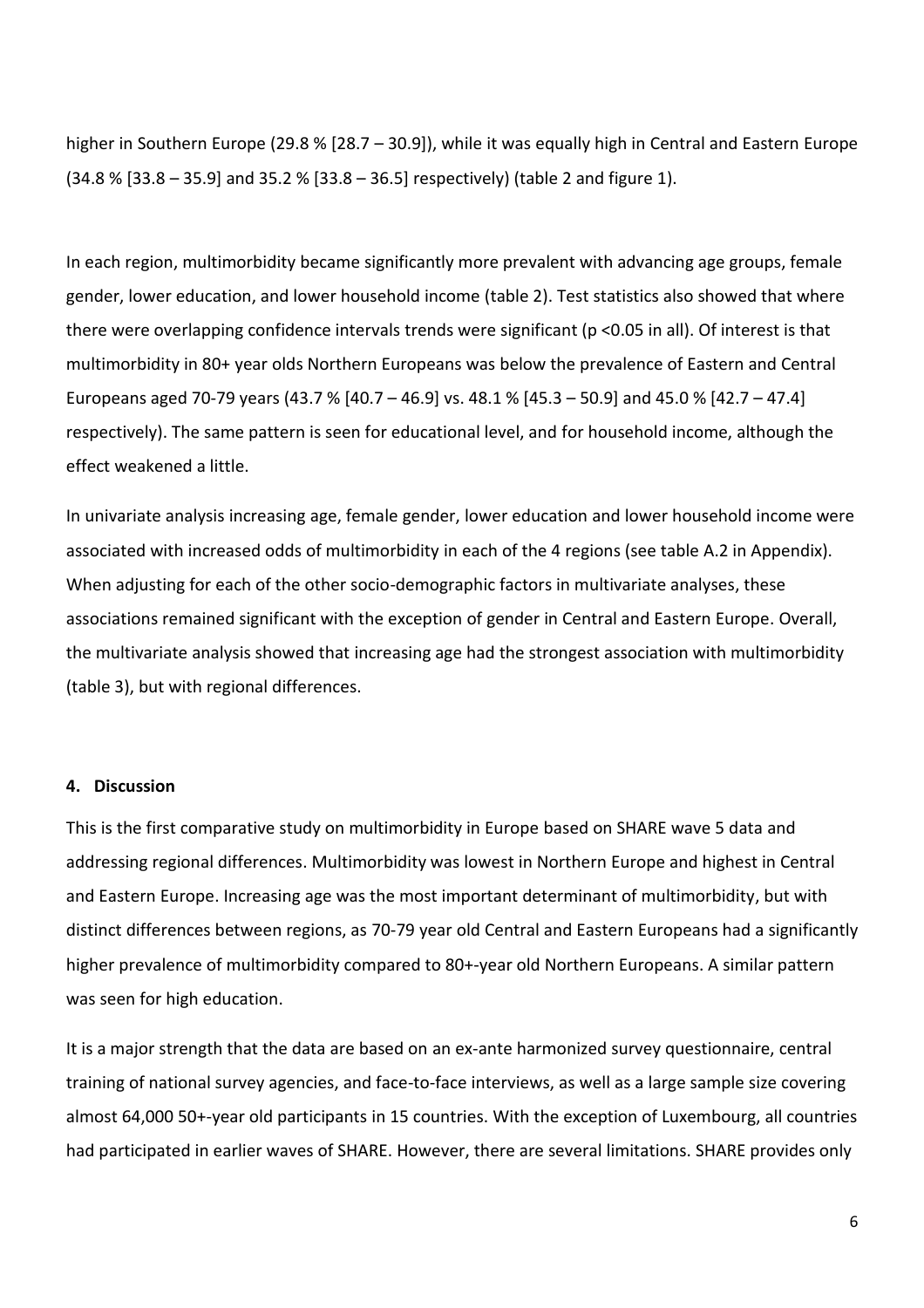self-reported data with the risk of selection, recall and desirability bias. A selection bias is probable as unhealthy and socio-economic disadvantaged eligible persons are likely underrepresented in the data set [29]. This leads to an underestimation of multimorbidity prevalence [21]. Recall bias also lowers the self-reporting of diseases again leading to underestimation of multimorbidity prevalence. This is supported by multimorbidity studies based on medical records in general practice, which showed higher prevalence compared to self-report of the patients [30] The low prevalence for affective or memory disorders may result from desirability bias.

SHARE collects objective data on depressive symptoms and cognition. These data could have been added to the data set thereby contributing to higher prevalences of affective or emotional disorders, and to dementia disorders. But we chose to only use the self-reported information to be in line with most other studies on multimorbidity.

Many of our findings are unsurprisingly similar to the works of Köberlein and Jürges [19] and Palladino et al. [20] which also used SHARE data. However, in contrast to our overall multimorbidity prevalence of 31.4 %, Köberlein and Jürges reported a much higher one (44.3 %). This may be explained by their use of a pooled dataset from SHARE waves 1, 2 and 4, and their inclusion of 14 self-reported diseases and chronic conditions as a basis for the multimorbidity variable in contrast to our 12. Palladino et al. used a list of 15 conditions in SHARE wave 4 and found a prevalence of multimorbidity of 37.3 %. Again, the larger list (15 vs. our 12) may explain the higher multimorbidity prevalence reported in wave 4.

We deliberately chose to exclude 4 diseases/conditions. Hypercholesterolemia, because it is reported due to the fact that a person is treated with cholesterol lowering medicine due to a different condition than hypercholesterolemia. Peptic ulcer and gastritis because many people are treated with proton inhibitors just for the symptoms, but without any proper diagnosis. Catarract was excluded as it could have been treated with an operation, and thus no longer being a disease. Lastly 'other fractures' were excluded as it could include minor injuries with no real impact on the health of the individual.

At the regional level, the Central and Eastern Region had almost similar multimorbidity prevalence, but was significantly higher compared to Southern and Northern Europe (table 2). The high prevalence in Central and Eastern Europe seems to be driven by first of all hypertension, followed by diabetes, and cardiovascular diseases including stroke (see table A.1 in Appendix).

7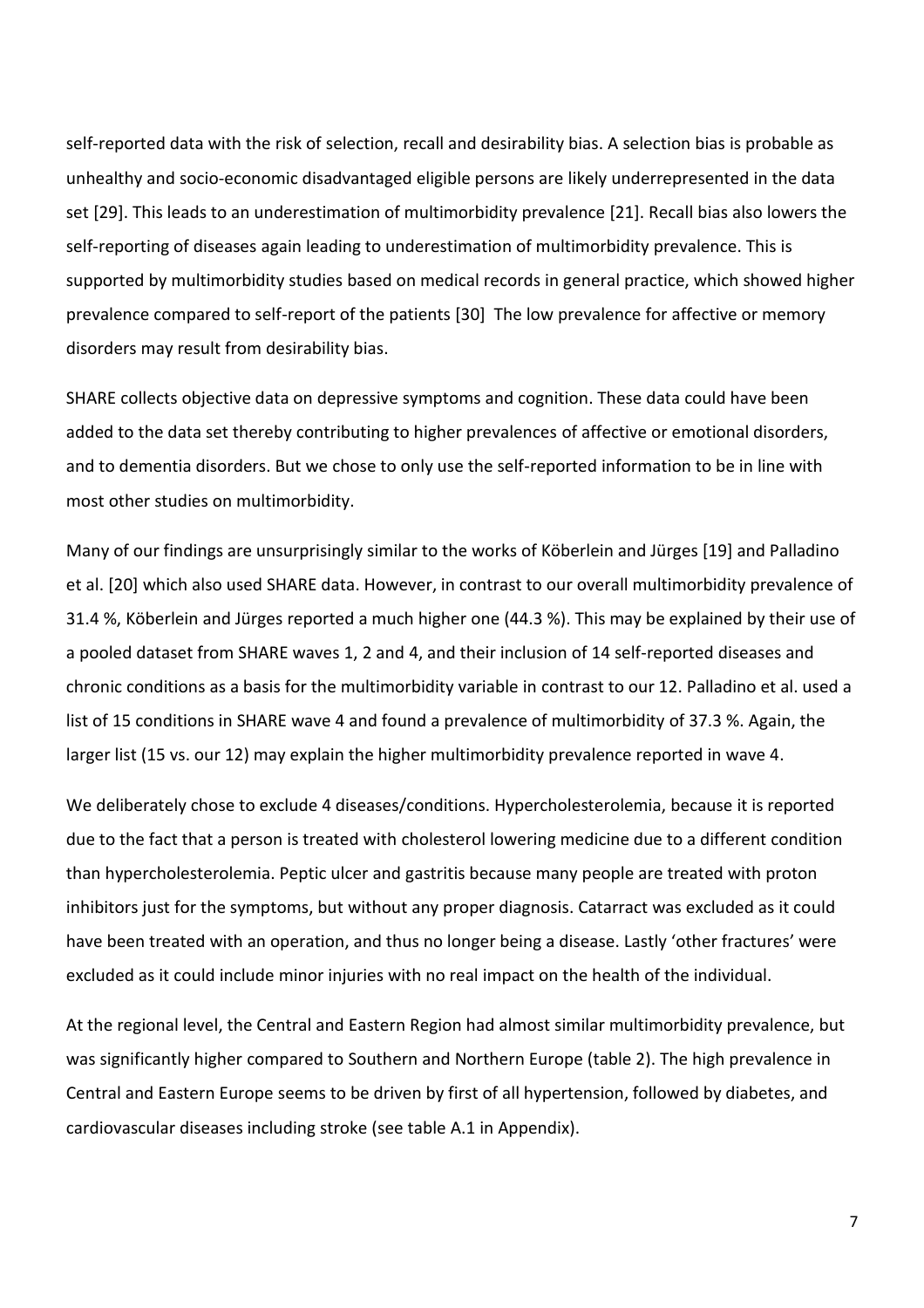Unsurprisingly, higher age was significantly associated with multimorbidity in all regions, followed by low educational level and low household income according to the multivariate analyses (table 3). These results suggest that better access to higher education and improvements in income for the less affluent regions would reduce the presence of multimorbidity in all the European Regions.

As in previous studies, we could also show the inverse association of multimorbidity with respectively low educational level and low household income. This has been further elaborated by a study from general practice in Scotland, where Barnett et al. [31] showed that not only does morbidity prevalence increase with age, it is also higher in patients with lower SES.

## **5. Conclusion**

This study does not only confirm that multimorbidity is prevalent among Europeans aged 50+ years, that it increases with age, and is associated with female gender, and lower socioeconomic status including low educational level, but it also shows that there are important cross-regional differences with Central and Eastern Europe suffering from significantly higher levels of multimorbidity compared to the two other European regions. From an over-all perspective, the ageing Europe will be challenged by the high levels of multimorbidity, and more so in Eastern and Central Europe. There is an urgent need to develop more systematic approaches both in the primary and secondary medical care especially in the countries of these two regions, both to prevent multimorbidity, and to assist multimorbid patients with management of their diseases, medications, and care. The approach should support the holistic view and treatment of a multimorbid patient in order to avoid the fragmentation resulting from handling the agendas of multiple chronic conditions. For health professionals there is a need for better vigilance to the socio-economic less advantaged middle-aged and older adults. Also, national health policymakers should be aware of the negative influence of low education and income on ageing health. It is likely that improvements in these areas may alleviate some of the challenges in an ageing Europe.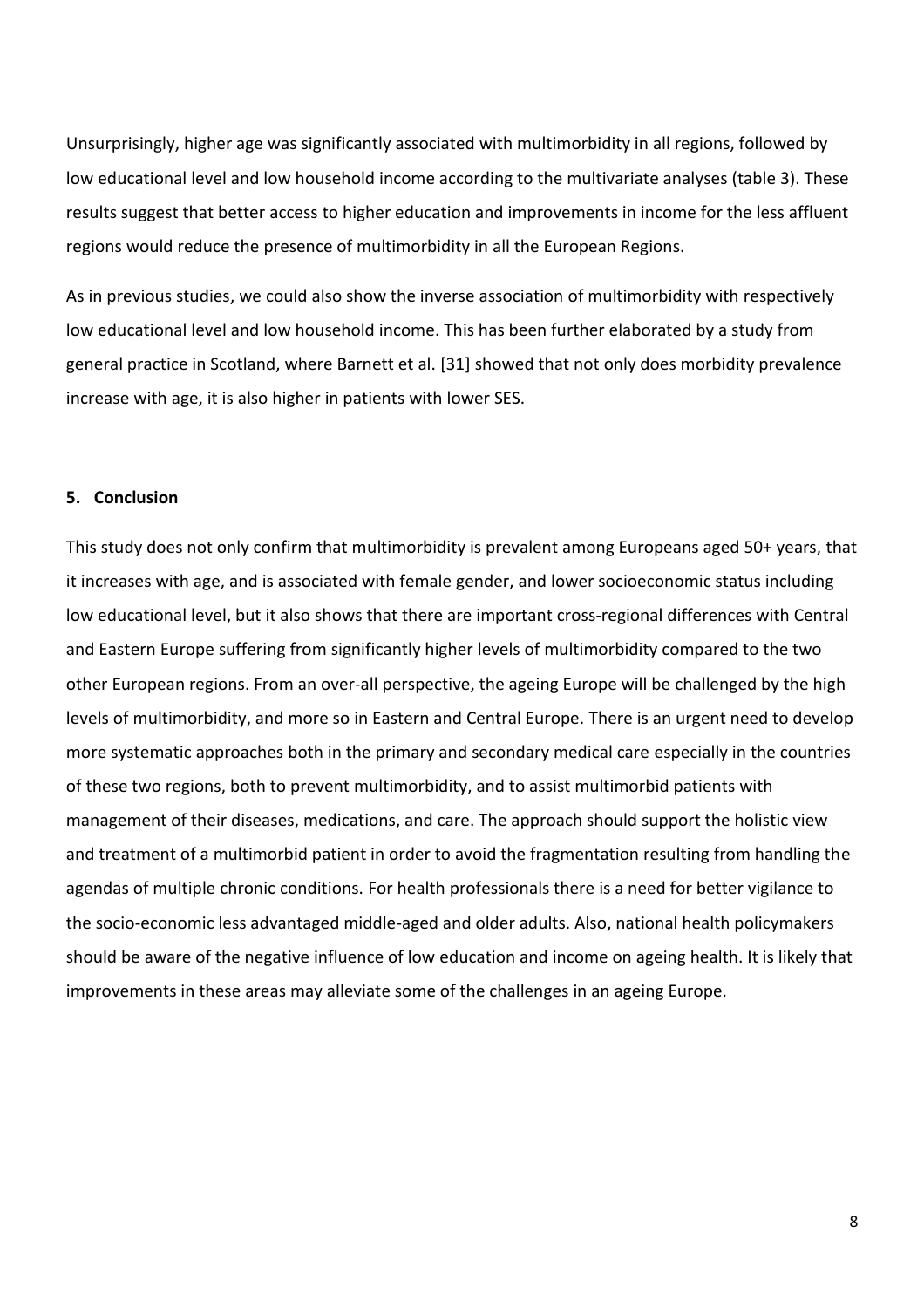# **Disclosure of interest**

The authors declare that they have each contributed to the article and that they have no conflict of interest. The contract of the contract of the contract of the contract of the contract of the contract of the contract of the contract of the contract of the contract of the contract of the contract of the contract of the

This research did not receive any specific grant from funding agencies in the public, commercial, or notfor-profit sectors.

## **Acknowledgment**

This paper uses data from SHARE Wave 5 release 1.0.0, as of March 31st 2015 (DOI: 10.6103/SHARE.w5.100). The SHARE data collection has been primarily funded by the European Commission through the 5th Framework Programme (project QLK6-CT- 2001-00360 in the thematic programme Quality of Life), through the 6th Framework Programme (projects SHARE-I3, RII-CT-2006- 062193, COMPARE, CIT5- CT-2005- 028857, and SHARELIFE, CIT4-CT-2006-028812) and through the 7th Framework Programme (SHARE-PREP, N° 211909, SHARE-LEAP, N° 227822 and SHARE M4, N° 261982). Additional funding from the U.S. National Institute on Aging (U01 AG09740-13S2, P01 AG005842, P01 AG08291, P30 AG12815, R21 AG025169, Y1- AG-4553-01, IAG BSR06-11 and OGHA 04-064) and the German Ministry of Education and Research as well as from various national sources is gratefully acknowledged (see www.share-project.org for a full list of funding institutions).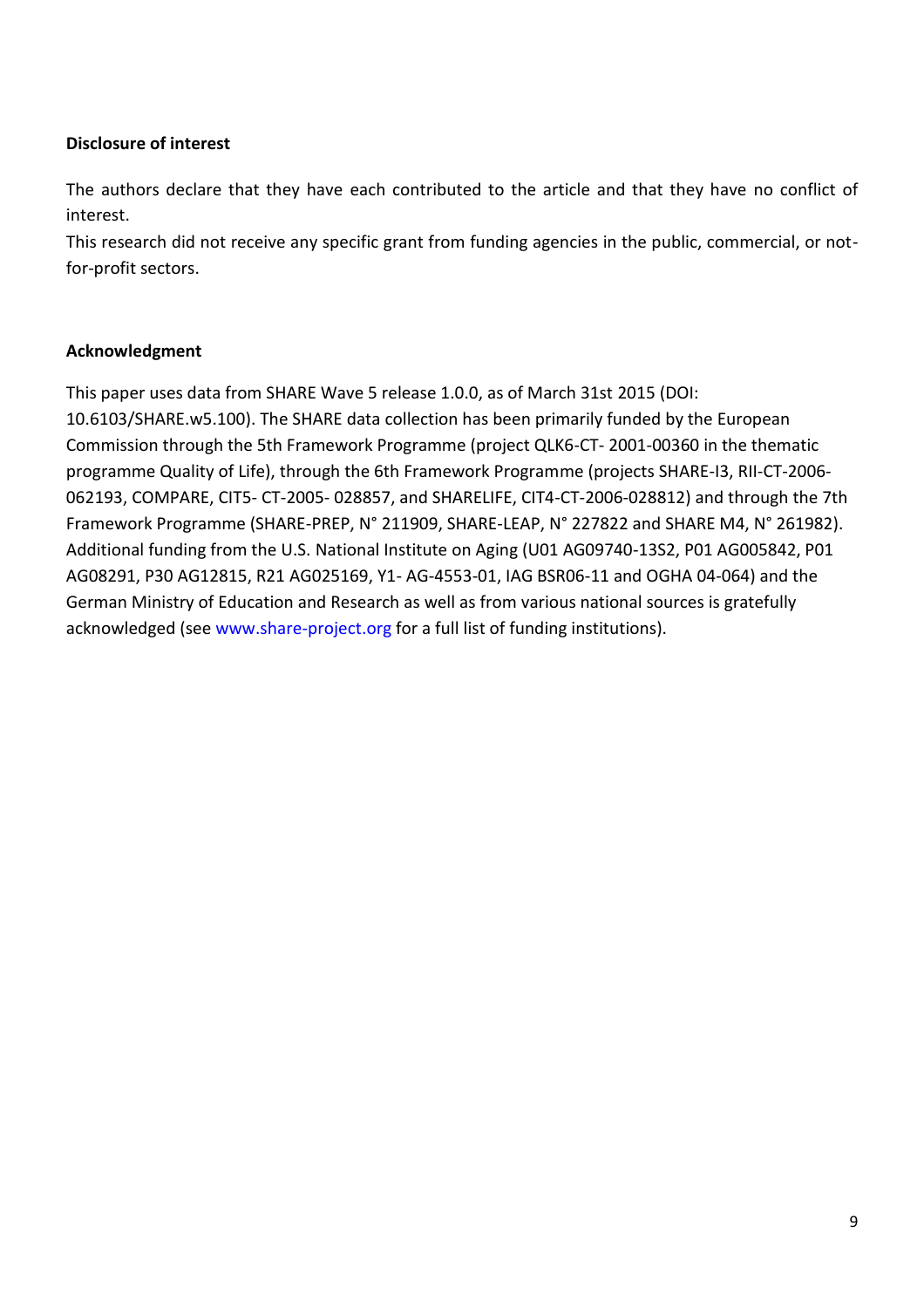|                                  | <b>Total Study Population</b> | <b>Northern Europe</b> | <b>Southern Europe</b> | <b>Central Europe</b> | <b>Eastern Europe</b> |
|----------------------------------|-------------------------------|------------------------|------------------------|-----------------------|-----------------------|
| Total $N$ (%)                    | 63,842 (100)                  | 12,585 (19.7)          | 17,537 (27.5)          | 19,598 (30.7)         | 14,122 (22,1)         |
| Sex (%)                          |                               |                        |                        |                       |                       |
| Male                             | 44.6                          | 46.1                   | 45.1                   | 45.7                  | 41.2                  |
| Female                           | 55.4                          | 53.9                   | 54.9                   | 54.3                  | 58.2                  |
| Age Group (%)                    |                               |                        |                        |                       |                       |
| $50 - 59$                        | 28.3                          | 27.2                   | 26.7                   | 32.6                  | 25.3                  |
| $60 - 69$                        | 34.9                          | 38.2                   | 33.5                   | 33.4                  | 35.6                  |
| $70 - 79$                        | 24.4                          | 23.3                   | 24.7                   | 23.1                  | 26.9                  |
| 80+                              | 12.4                          | 11.3                   | 15.1                   | 10.9                  | 12.2                  |
| Educational level (%)            |                               |                        |                        |                       |                       |
| High                             | 22.9                          | 33.4                   | 15.6                   | 27.0                  | 17.1                  |
| Medium                           | 37.4                          | 32.4                   | 22.2                   | 46.3                  | 48.1                  |
| Low                              | 39.7                          | 34.2                   | 62.2                   | 26.7                  | 34.8                  |
| Household Income (Mean)*         |                               |                        |                        |                       |                       |
| 3rd tertile (highest)            | 58,213                        | 63,360                 | 52,091                 | 80,979                | 29,646                |
| $2^{nd}$ tertile                 | 24,514                        | 31,438                 | 19,802                 | 32,999                | 12,504                |
| 1 <sup>st</sup> tertile (lowest) | 10,849                        | 15,235                 | 7,838                  | 14,743                | 5,219                 |

# **Table 1.** Demographic Characteristics of Total Study Population and Across Regions

\* Purchasing Power Parity-Adjusted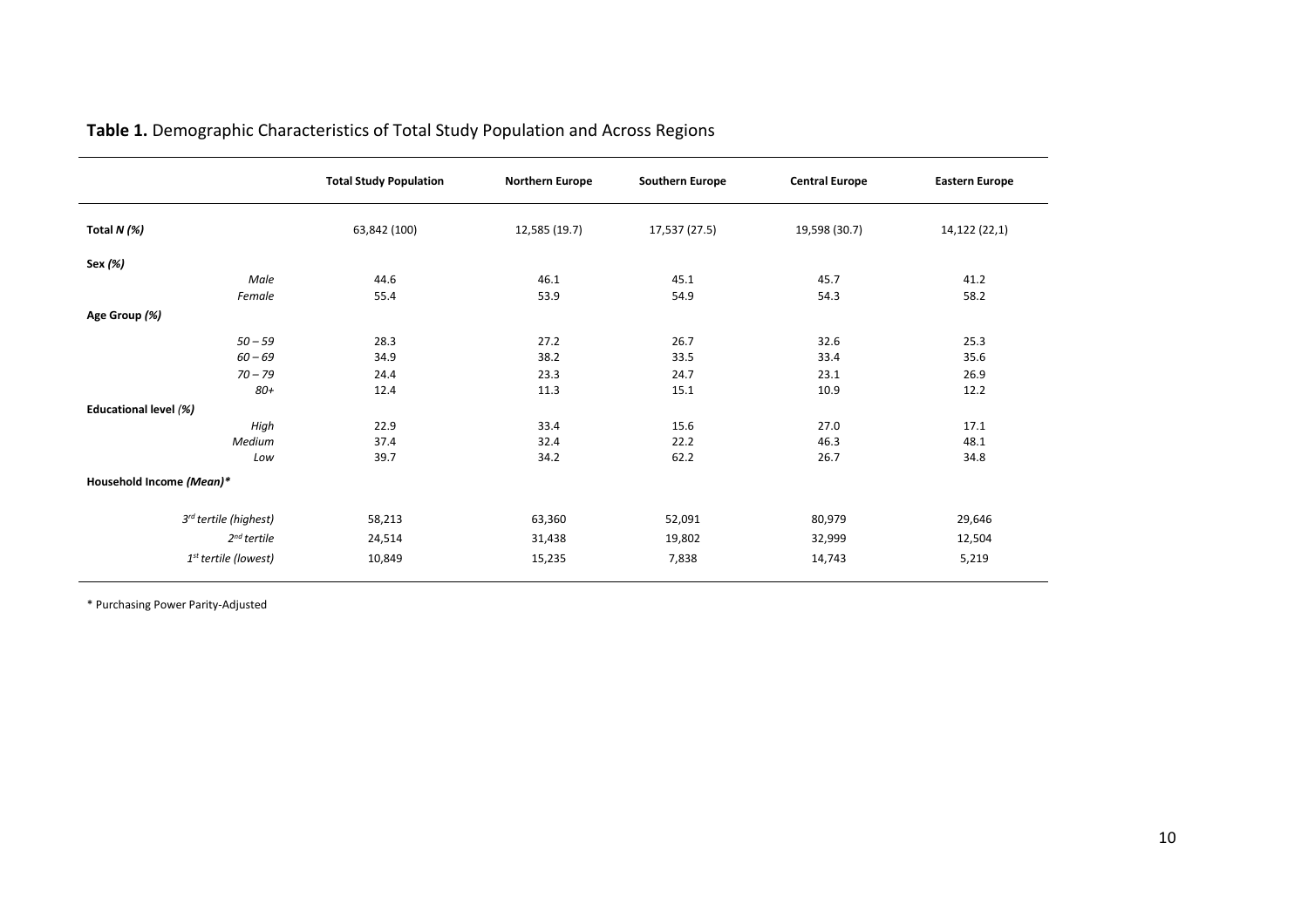|                                          | Prevalence % [95 % CI]        |                             |                              |                              |                              |  |
|------------------------------------------|-------------------------------|-----------------------------|------------------------------|------------------------------|------------------------------|--|
|                                          | <b>Total Study Population</b> | <b>Northern Europe</b>      | <b>Southern Europe</b>       | <b>Central Europe</b>        | <b>Eastern Europe</b>        |  |
| Total <sup>1</sup>                       | $31.4\%$ [30.7 - 32.2]        | $26.2 \%$ [25.2 - 27.1]     | $29.8\%$ [28.7 - 30.9]       | $34.8\%$ [33.8 - 35.9]       | $35.2 \%$ [33.8 - 36.5]      |  |
| Sex <sup>2</sup>                         |                               |                             |                              |                              |                              |  |
| Male                                     | $29.5\%$ [28.4 - 30.5]*       | $24.4\%$ [23.1 - 25.8]*     | $27.1\%$ [25.5 - 28.8]*      | $33.7\%$ [32.2 - 35.3]*      | $32.8\%$ [30.7 - 34.9]*      |  |
| Female                                   | $33.4\%$ [32.4 - 34.4]        | $27.8\%$ [26.6 - 29.1]      | $32.5\%$ [30.9 - 34.1]       | $35.9\%$ [34.4 - 37.3]       | $37.1\%$ [35.4 - 38.8]*      |  |
| Age Group <sup>3</sup>                   |                               |                             |                              |                              |                              |  |
| $50 - 59$                                | $18.8\%$ [17.7 - 19.9]*, **   | $14.4\%$ [13.0 - 16.0]*, ** | $16.2 \%$ [14.6 - 18.1]*, ** | $23.2\%$ [21.6 - 24.9]*, **  | 22.8 % $[20.6 - 25.1]$ *, ** |  |
| $60 - 69$                                | 30.0 % [28.7 - 31.3]          | $25.1\%$ [23.7 - 26.7]      | $28.7 % [26.7 - 30.9]$       | $33.1\%$ [31.4 - 35.0]       | $33.4\%$ [31.2 - 35.6]*      |  |
| $70 - 79$                                | $43.6\%$ [42.1 - 45.2]        | $37.4\%$ [35.3 - 39.5]      | 43.2 % $[40.7 - 45.8]$       | 45.0 % $[42.7 - 47.4]$       | 48.1 % $[45.3 - 50.9]$ *     |  |
| 80+                                      | $51.4\%$ [48.9 - 53.9]        | $43.7\%$ [40.7 - 46.9]      | $50.9\%$ [47.1 - 54.7]       | $53.7\%$ [50.0 - 57.3]       | $56.8\%$ [52.4 - 61.1]*      |  |
| <b>Educational</b><br>Level <sup>1</sup> |                               |                             |                              |                              |                              |  |
| High                                     | $26.1\%$ [24.6 - 27.6]*, **   | $22.5\%$ [20.8 - 24.3]*, ** | 22.9 % $[20.2 - 25.8]$ *, ** | 29.4 % $[27.3 - 31.4]$ *, ** | $28.5\%$ [25.6 - 31.7]*, **  |  |
| Medium                                   | $31.7\%$ [30.6 - 32.9]        | $26.1\%$ [24.5 - 27.7]      | $26.5 \%$ [24.4 - 28.7]      | $36.3\%$ [34.8 - 37.8]       | $34.1\%$ [32.1 - 36.1]*      |  |
| Low                                      | $33.8\%$ [32.5 - 35.0]        | $29.7\%$ [27.9 - 31.6]      | $33.0\%$ [31.5 - 34.6]       | $38.8\%$ [36.2 - 41.4]       | $40.8\%$ [38.5 - 43.2]*      |  |
| Household<br>Income <sup>1</sup>         |                               |                             |                              |                              |                              |  |
| $3^{rd}$ tertile<br>(Highest)            | $27.5\%$ [26.2 - 28.8]*, **   | $21.5\%$ [19.6 - 23.5]*, ** | 26.6 % $[24.7 - 28.6]$ *, ** | $29.1\%$ [27.0 - 31.3]*, **  | 33.2 % [30.8 - 35.7]*, **    |  |
| $2nd$ tertile                            | $32.5\%$ [31.2 - 33.7]        | $24.9\%$ [23.2 - 26.8]      | $32.2 \%$ [30.2 - 34.3]      | $34.2\%$ [32.3 - 36.0]       | $35.4\%$ [32.7 - 38.1]*      |  |
| 1 <sup>st</sup> tertile (Lowest)         | $35.4\%$ [34.1 - 36.7]        | $31.7\%$ [29.7 - 33.8]      | $31.6\%$ [29.5 - 33.8]       | $41.5\%$ [39.5 - 43.5]       | $38.0\%$ [35.6 - 40.4]*      |  |

**Table 2.** Multimorbidity Prevalence Across Sociodemographic Factors in Total Study Population and Across Regions

Source: SHARE Wave 5 Release 1.0.0.. Calibrated Individual Weights Applied.

\*Statistically significant difference between gorups (p-value < 0.05), \*\* Statistically significant trend across levels (p<sup>trend</sup> < 0.05)

<sup>1</sup>Age and Sex Standardized Prevalence Proportions, <sup>2</sup>Age Standardized Prevalence Proportions <sup>3</sup> Sex Standardized Prevalence Proportions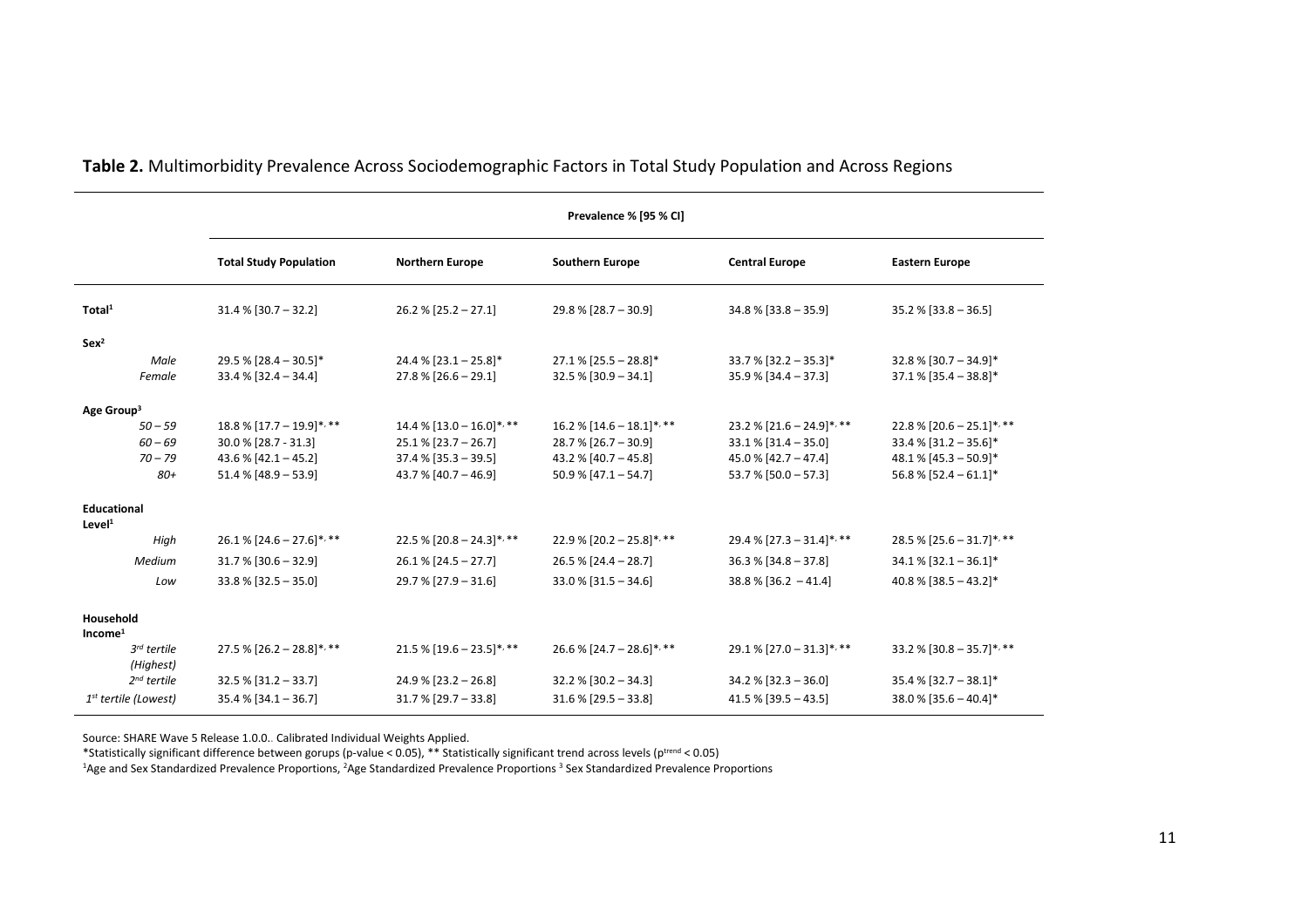**Table 3:** Multivariate Analysis of the Association of Sociodemographic Factors with Multimorbidity in Total Study Population and Across Regions

|                                  | OR % [95 % CI]                |                            |                              |                                     |                                     |  |
|----------------------------------|-------------------------------|----------------------------|------------------------------|-------------------------------------|-------------------------------------|--|
|                                  | <b>Total Study Population</b> | <b>Northern Europe</b>     | <b>Southern Europe</b>       | <b>Central Europe</b>               | <b>Eastern Europe</b>               |  |
| Sex                              |                               |                            |                              |                                     |                                     |  |
| Male<br>Female                   | 1<br>$1.15$ [1.07 - 1.24]*    | $1.13$ [1.02 - 1.26]*      | $1.27$ [1.12 - 1.43]*        | $\mathbf 1$<br>$1.01$ [0.91 - 1.11] | $1.07$ [0.94 - 1.22]                |  |
| <b>Age Group</b>                 |                               |                            |                              |                                     |                                     |  |
| $50 - 59$                        | $\mathbf{1}$                  | $\mathbf{1}$               | $\mathbf{1}$                 | $\mathbf{1}$                        |                                     |  |
| $60 - 69$                        | $1.79$ $[1.63 - 1.96]$ *, **  | $1.86$ [1.60 - 2.16]*, **  | $1.97$ $[1.67 - 2.32]$ *, ** | $1.58 [1.40 - 1.79]$ *, **          | $1.67$ [1.42 – 2.00]*, **           |  |
| $70 - 79$                        | $3.01$ [2.73 - 3.33]*         | $2.94$ [2.49 – 3.47]*      | $3.45$ [2.92 - 4.08]*        | $2.38$ [2.07 - 2.72]*               | $3.00$ [2.50 - 3.57]*               |  |
| 80+                              | $3.90$ [3.43 - 4.44]*         | $3.56$ [2.93 - 4.32]*      | $4.44$ [3.61 - 5.46]*        | $3.19$ [2.65 - 3.84]*               | $4.24$ [3.38 - 5.31]*               |  |
| <b>Educational level</b>         |                               |                            |                              |                                     |                                     |  |
| High                             | 1                             | 1                          | 1                            | $\mathbf{1}$                        | $\mathbf{1}$                        |  |
| Medium                           | $1.26$ [1.15 - 1.39]*, **     | $1.20 [1.05 - 1.37]$ *, ** | 1.18 $[0.96 - 1.46]$ **      | 1.26 $[1.11 - 1.42]$ *, **          | 1.33 $[1.11 - 1.61]$ *, **          |  |
| Low                              | $1.38$ [1.25 – 1.52]*         | $1.35$ [1.18 - 1.55]*      | $1.68$ [1.40 - 2.02]*        | $1.40$ [1.20 - 1.63]*               | $1.83$ [1.51 – 2.22]*               |  |
| <b>Household Income</b>          |                               |                            |                              |                                     |                                     |  |
| 3rd tertile (Highest)            | $\mathbf{1}$                  | 1                          | 1                            | $\mathbf{1}$                        | $\mathbf{1}$                        |  |
| $2nd$ tertile                    | $1.30$ [1.19 – 1.43]*, **     | $1.18 [1.03 - 1.36]$ *, ** | $1.29$ $[1.11 - 1.50]$ *, ** | $1.30$ [1.15 – 1.48]*, **           | $1.05$ [0.89 - 1.24] **             |  |
|                                  |                               |                            |                              |                                     |                                     |  |
| 1 <sup>st</sup> tertile (Lowest) | $1.44$ [1.32 - 1.59]*         | $1.63$ [1.41 - 1.88]*      | $1.19$ [1.02 - 1.39]*        | $1.71$ [1.50 - 1.95]*               | $1.19$ $[1.01 - 1.40]$ <sup>*</sup> |  |

Source: SHARE Wave 5 release 1.0.0. Calibrated individual weights applied. Each variable is adjusted for each of the other variables.

\* p-value < 0.05

\*\*  $p^{trend} < 0.05$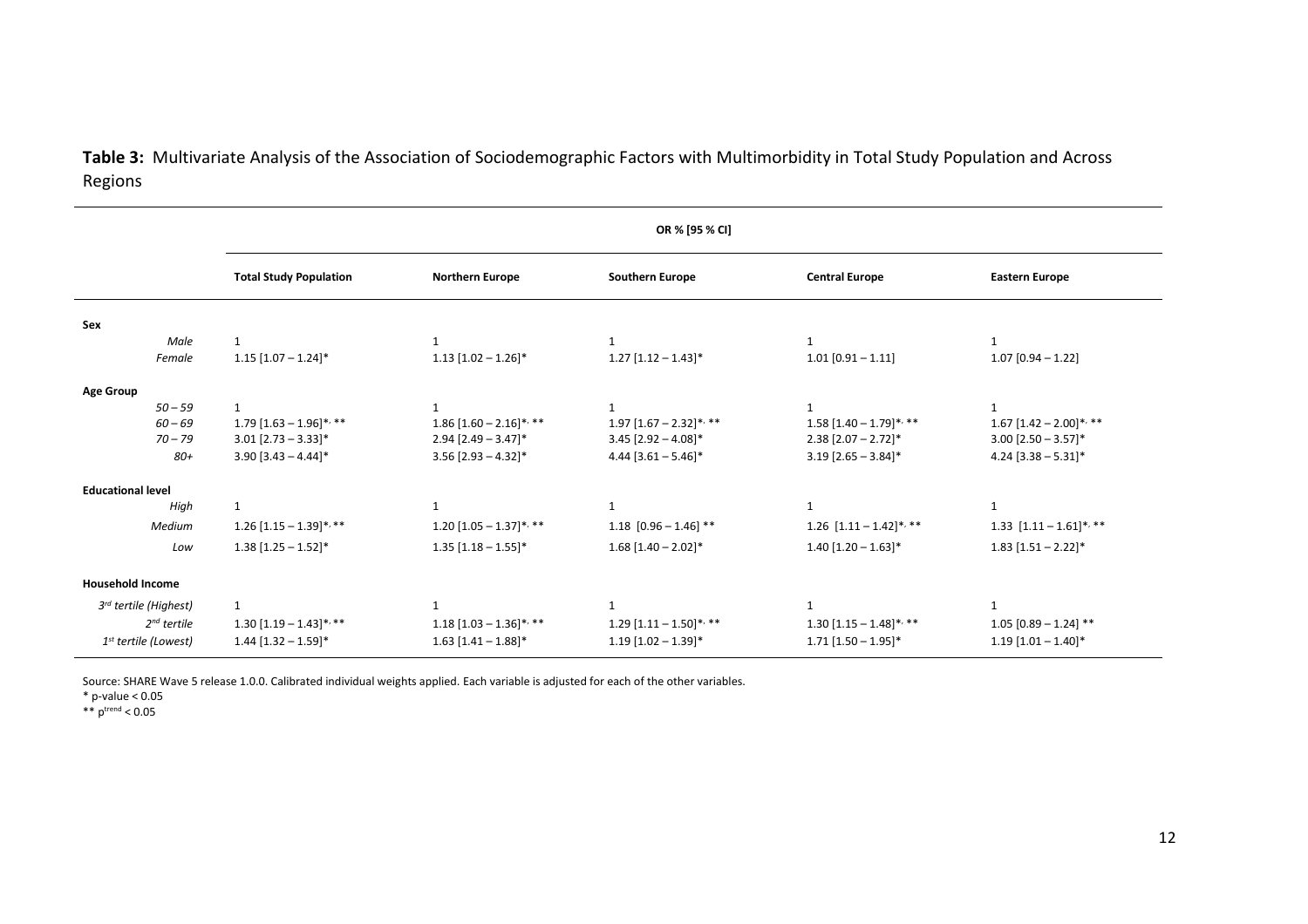## **References**

- 1. United Nations. Department of Economic and Social Affairs. Population Division., *World population ageing, 1950-2050*. 2002, New York: United Nations. xlix, 483 p.
- 2. Rau, R., M. Muszynska, and J. Vaupel, *Europe, the oldest old continent*, in *The Demography of Europe*, G. Neyer, G. Andersson, and H. Kulu, Editors. 2013, Springer Science+Business Media: Dordrect.
- 3. World Health Organization, *Global Health and Aging.* October 2011.
- 4. Verbrugge, L.M. and A.M. Jette, *The disablement process.* Soc Sci Med, 1994. **38**(1): p. 1-14.
- 5. Violan, C., et al., *Prevalence, determinants and patterns of multimorbidity in primary care: a systematic review of observational studies.* PLoS One, 2014. **9**(7): p. e102149.
- 6. Newman, A.B., *Comorbidity and Multimorbidity*, in *The Epidemiology of Aging*. 2012, Springer Science+Business Media Dordrecht.
- 7. Gilbert, A.L., et al., *Ageing well: Improving the management of patients with multiple chronic health problems.* Australasian Journal on Ageing, 2011. **30**: p. 32-37.
- 8. Jackson, C.A., et al., *Multimorbidity patterns are differentially associated with functional ability and decline in a longitudinal cohort of older women.* Age and Ageing, 2015.
- 9. Hajek, A. and H.H. Konig, *Longitudinal Predictors of Functional Impairment in Older Adults in Europe - Evidence from the Survey of Health, Ageing and Retirement in Europe.* PLoS One, 2016. **11**(1): p. e0146967.
- 10. Caughey, G.E. and E.E. Roughead, *Multimorbidity research challenges: where to go from here?* 2011, 2011. **1**(1): p. 3.
- 11. Marengoni, A., et al., *Aging with multimorbidity: A systematic review of the literature.* Ageing Research Reviews, 2011. **10**(4): p. 430-439.
- 12. Christensen, K., et al., *Ageing populations: the challenges ahead.* Lancet, 2009. **374**(9696): p. 1196-208.
- 13. Sinnott, C., et al., *GPs' perspectives on the management of patients with multimorbidity: systematic review and synthesis of qualitative research.* BMJ Open, 2013. **3**(9): p. e003610.
- 14. Garin, N., et al., *Multimorbidity patterns in a national representative sample of the Spanish adult population.* PLoS One, 2014. **9**(1): p. e84794.
- 15. Kirchberger, I., et al., *Patterns of multimorbidity in the aged population. Results from the KORA-Age study.* PLoS One, 2012. **7**(1): p. e30556.
- 16. Marengoni, A., S. Angleman, and L. Fratiglioni, *Prevalence of disability according to multimorbidity and disease clustering: a population-based study.* Journal of Comorbidity, 2011.
- 17. Rizza, A., et al., *Age- and gender-related prevalence of multimorbidity in primary care: the Swiss FIRE project.* BMC Fam Pract, 2012. **13**: p. 113.
- 18. Schafer, I., et al., *The influence of age, gender and socio-economic status on multimorbidity patterns in primary care. First results from the multicare cohort study.* BMC Health Serv Res, 2012. **12**: p. 89.
- 19. Köberlein, J. and H. Jürges, *Multimorbidity, incentives and the use of health services in Europe.* , in *Active ageing and solidarity between generations in Europe - First results from SHARE after the economic crisis*, A. Börsch-Supan, et al., Editors. 2013, DE GRUYTER. p. 243–252.
- 20. Palladino, R., et al., *Associations between multimorbidity, healthcare utilisation and health status: evidence from 16 European countries.* Age Ageing, 2016. **45**(3): p. 431-5.
- 21. Fortin, M., et al., *A Systematic Review of Prevalence Studies on Multimorbidity: Toward a More Uniform Methodology.* The Annals of Family Medicine, 2012. **10**(2): p. 142-151.
- 22. *Health inequalities in the EU - Final report of a consortium. Consortium lead: Sir Michael Marmot*. 2013: European Union
- 23. Börsch-Supan, A., *Survey of Health, Ageing and Retirement in Europe (SHARE) Wave 5. Release version: 5.0.0. SHARE-ERIC. Data set*. 2016.